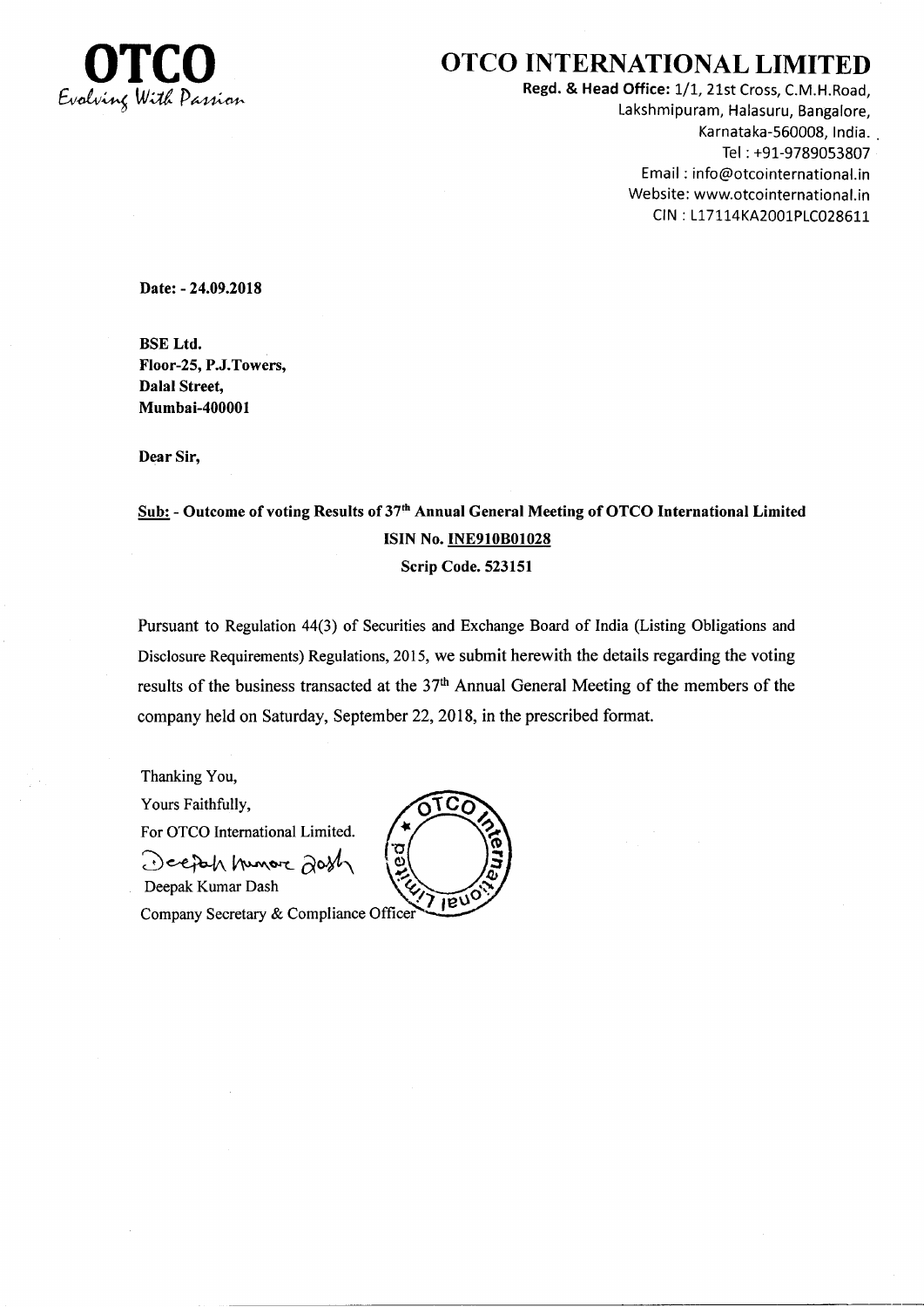

### OTCO INTERNATIONAL LIMITED

Regd. & Head Office: 1/1, 21st Cross, C.M.H.Road, Lakshmipuram, Halasuru, Bangalore, Karnataka-560008, India. Tel : +91-9789053807 Email : info@otcointernational.in Website: www.otcointernational.in CIN: L17114KA2001PLC028611

Annexure I

#### OUTCOME OF VOTING FOR 37TH ANNUAL GENERAL MEETING HELD ON 22.09.2018

[As per Reg 44 of the Securities and Exchange Board Of India (Listing Obligations and Disclosure Requirements) Regulations, 2015)I

The 37th Annual General Meeting was held on 22.09.2018. Evoting started at 9.00A.M. on 19.09.2018 and ended at 5.00P.M. on 21.09.2018 . We give below the details as required under Reg 44 of the Securities and Exchange Board Of India (Listing Obligations and Disclosure Requirements) Regulations, 2015

|                    |                                                                                                                                                                                                                   |                            |                | Voting Results of 37th Annual General Meeting |                |              |                           |                     |
|--------------------|-------------------------------------------------------------------------------------------------------------------------------------------------------------------------------------------------------------------|----------------------------|----------------|-----------------------------------------------|----------------|--------------|---------------------------|---------------------|
| Date of the AGM    |                                                                                                                                                                                                                   |                            |                |                                               |                |              |                           | 22nd September 2018 |
|                    | Total number of shareholders on Cut Off date (i.e., 14.09.2018)                                                                                                                                                   |                            | 844            |                                               |                |              |                           |                     |
|                    | No. of shareholders present in the meeting either in person or through proxy:                                                                                                                                     |                            |                |                                               |                |              |                           |                     |
|                    | Promoters and promoters group:                                                                                                                                                                                    |                            | 1              |                                               |                |              |                           |                     |
| Public:            |                                                                                                                                                                                                                   |                            | 30             |                                               |                |              |                           |                     |
|                    | No. of Shareholders attended the meeting through Video Conferencing                                                                                                                                               |                            |                |                                               |                |              |                           | Nil                 |
|                    | Promoters and promoters group : Nil                                                                                                                                                                               |                            |                |                                               |                |              |                           |                     |
| Public:            | Nil                                                                                                                                                                                                               |                            |                |                                               |                |              |                           |                     |
|                    | The e-voting and Physical poll was conducted for all resolutions between 19th September 2018 to 21st September 2018. The<br>Scrutinizer report on results of e-voting and poll is provided resolution wise below: |                            |                | <b>AGENDA WISE</b>                            |                |              |                           |                     |
|                    | Resolution 1 - Adoption of Financial Statement for the Financial year ended 31st March 2018.                                                                                                                      |                            |                |                                               |                |              |                           |                     |
|                    | Resolution required: (Ordinary/ Special)                                                                                                                                                                          |                            |                |                                               |                |              |                           | Ordinary            |
|                    | Whether promoter/ promoter group are interested in the agenda/ resolution?                                                                                                                                        |                            |                |                                               |                |              | N <sub>0</sub>            |                     |
|                    |                                                                                                                                                                                                                   |                            |                | % of Votes                                    |                |              |                           |                     |
|                    |                                                                                                                                                                                                                   |                            |                | Polled on                                     |                |              | % of votes in 1% of votes |                     |
|                    |                                                                                                                                                                                                                   |                            |                | outstanding                                   | No. of         | No. of       | favour on                 | against on          |
|                    |                                                                                                                                                                                                                   | No. of Shares No. of votes |                | <b>Shares</b>                                 | Votes - in     | Votes -      | votes polled              | votes polled        |
|                    |                                                                                                                                                                                                                   | held                       | polled         | $(3)=[(2)(1)]$ *1<br>00                       | <i>favour</i>  | against      | $(6)=[(4)/(2)]$<br>*100   | $(7)=[(5)(2)]^*$    |
| Category           | Mode of voting                                                                                                                                                                                                    | (1)                        | (2)<br>9624085 | 100.00                                        | (4)<br>9624085 | (5)          | 100.00                    | 100<br>0.00         |
|                    | E-voting<br>Poll                                                                                                                                                                                                  |                            | 0              | 0.00                                          | 0              | 0<br>0       | 0.00                      | 0.00                |
| Promoter<br>and    | <b>Postal Ballot</b>                                                                                                                                                                                              | 9624085                    |                |                                               |                |              |                           |                     |
| Promoter           | (if Applicable)                                                                                                                                                                                                   |                            | 0              | 0.00                                          | 0              | $\bf{0}$     | 0.00                      | 0.00                |
| Group              | Total                                                                                                                                                                                                             | 9624085                    | 9624085        | 100.00                                        | 9624085        | $\mathbf{0}$ | 100.00                    | 0.00                |
|                    | E-voting                                                                                                                                                                                                          |                            | 0              | 0.00                                          | 0              | 0            | 0.00                      | 0.00                |
|                    | Poll                                                                                                                                                                                                              |                            | $\mathbf 0$    | 0.00                                          | 0              | 0            | 0.00                      | 0.00                |
|                    | <b>Postal Ballot</b>                                                                                                                                                                                              | 0                          |                |                                               |                |              |                           |                     |
| Public-            | (if Applicable)                                                                                                                                                                                                   |                            | 0              | 0.00                                          | 0              | 0            | 0.00                      | 0.00                |
| Institutions Total |                                                                                                                                                                                                                   |                            | 0              | 0.00                                          | $\bf{0}$       | $\mathbf{0}$ | 0.00                      | 0.00                |

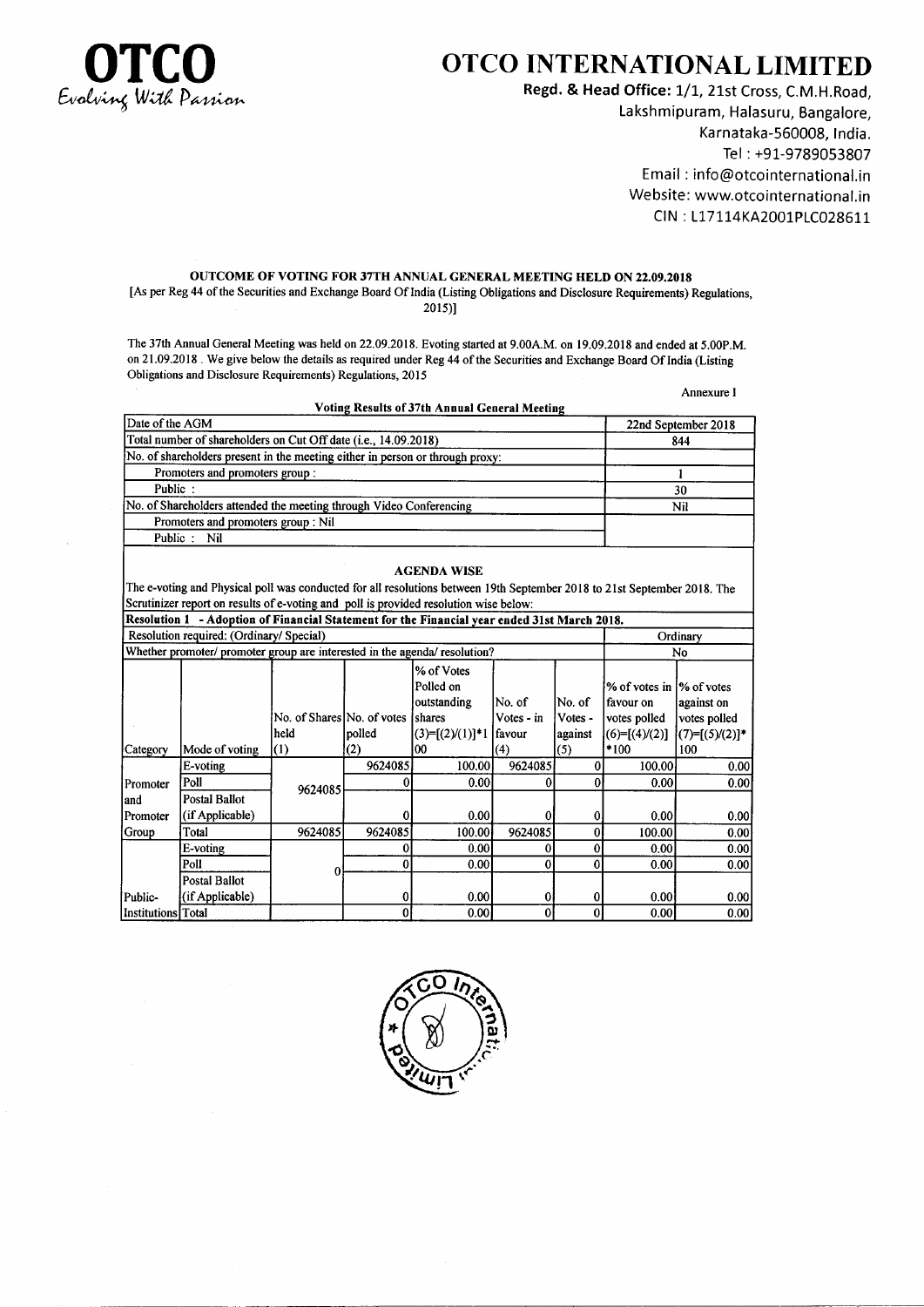

 $\Gamma$ 

## OTCO INTERNATIONAL LIMITED

Regd. & Head Office: 1/1, 21st Cross, C.M.H.Road, Lakshmipuram, Halasuru, Bangalore, Karnataka-560008, India. Tel: +91-9789053807 Email: info@otcointernational.in Website: www.otcointernational.in CIN: L17114KA2001PLC028611

|                    | E-voting        |           | 1634921  | 48.89 | 1634921  |       | 100.00   | 0.00   |
|--------------------|-----------------|-----------|----------|-------|----------|-------|----------|--------|
|                    | Poll            | 3344035   | 7440     | 0.22  | 7440 l   |       | 100.00   | 0.00   |
| Public-            | Postal Ballot   |           |          |       |          |       |          |        |
| <b>Non</b>         | (if Applicable) |           |          | 0.00  | 0.00     | 0.001 | 0.001    |        |
| Institutions Total |                 | 3344035   | 1642361  | 49.11 | 16423611 |       | 100.0000 | 0.0000 |
| Total              |                 | 129681201 | 11266446 | 86.88 | 11266446 |       | 100.0000 | 0.0000 |

|                     | Resolution 2 - Appointment of Mr. Arun Dash, as an Independent Director of the company |                            |          |                                                  |                      |                   |                                                        |                                  |
|---------------------|----------------------------------------------------------------------------------------|----------------------------|----------|--------------------------------------------------|----------------------|-------------------|--------------------------------------------------------|----------------------------------|
|                     | Resolution required: (Ordinary/ Special)                                               |                            | Ordinary |                                                  |                      |                   |                                                        |                                  |
|                     | Whether promoter/ promoter group are interested in the agenda/ resolution?             |                            | No       |                                                  |                      |                   |                                                        |                                  |
|                     |                                                                                        | No. of Shares No. of votes |          | % of Votes<br>Polled on<br>outstanding<br>shares | No. of<br>Votes - in | No. of<br>Votes - | % of votes in 1% of votes<br>favour on<br>votes polled | against on                       |
|                     |                                                                                        | held                       | polled   | $(3)=[(2)/(1)]*1$                                | favour               | against           | $(6)=[(4)/(2)]$                                        | votes polled<br>$(7)=[(5)/(2)]*$ |
| Category            | Mode of voting                                                                         | $\vert(1)\vert$            | (2)      | ٥o                                               | (4)                  | (5)               | *100                                                   | 100                              |
|                     | E-voting                                                                               |                            | 9624085  | 100.00                                           | 9624085              | 0                 | 100.00                                                 | 0.00                             |
| Promoter            | Poll                                                                                   | 9624085                    | 0        | 0.00                                             | 0                    | $\bf{0}$          | 0.00                                                   | 0.00                             |
| and                 | <b>Postal Ballot</b>                                                                   |                            |          |                                                  |                      |                   |                                                        |                                  |
| Promoter            | (if Applicable)                                                                        |                            | ∩        | 0.00                                             | 0                    | $\mathbf{0}$      | 0.00                                                   | 0.00                             |
| Group               | Total                                                                                  | 9624085                    | 9624085  | 100.00                                           | 9624085              | $\bf{0}$          | 100.00                                                 | 0.00                             |
|                     | E-voting                                                                               |                            | 0        | 0.00                                             | 0                    | $\bf{0}$          | 0.00                                                   | 0.00                             |
|                     | Poll                                                                                   | 0                          | 0        | 0.00                                             | 0                    | 0                 | 0.00                                                   | 0.00                             |
| Public-             | <b>Postal Ballot</b><br>(if Applicable)                                                |                            | 0        | 0.00                                             | 0                    | 0                 | 0.00                                                   | 0.00                             |
| Institutions Total  |                                                                                        | 0                          | 0        | 0.00                                             | 0                    | 0                 | 0.00                                                   | 0.00                             |
|                     | E-voting                                                                               |                            | 1634921  | 48.89                                            | 1634921              | o                 | 100.00                                                 | 0.00                             |
|                     | Poll                                                                                   |                            | 7440     | 0.22                                             | 7440                 | 0.00              | 100.00                                                 | 0.00                             |
| Public-             | <b>Postal Ballot</b>                                                                   | 3344035                    |          |                                                  |                      |                   |                                                        |                                  |
| Non                 | (if Applicable)                                                                        |                            | 0        | 0.00                                             |                      | 0.00              | 0.00                                                   | 0.00                             |
| <b>Institutions</b> | Total                                                                                  | 3344035                    | 1642361  | 48.89                                            | 1642361              | 0                 | 100.0000                                               | 0.0000                           |
| Total               |                                                                                        | 12968120                   | 11266446 | 86.88                                            | 11266446             | 0                 | 100.0000                                               | 0.0000                           |

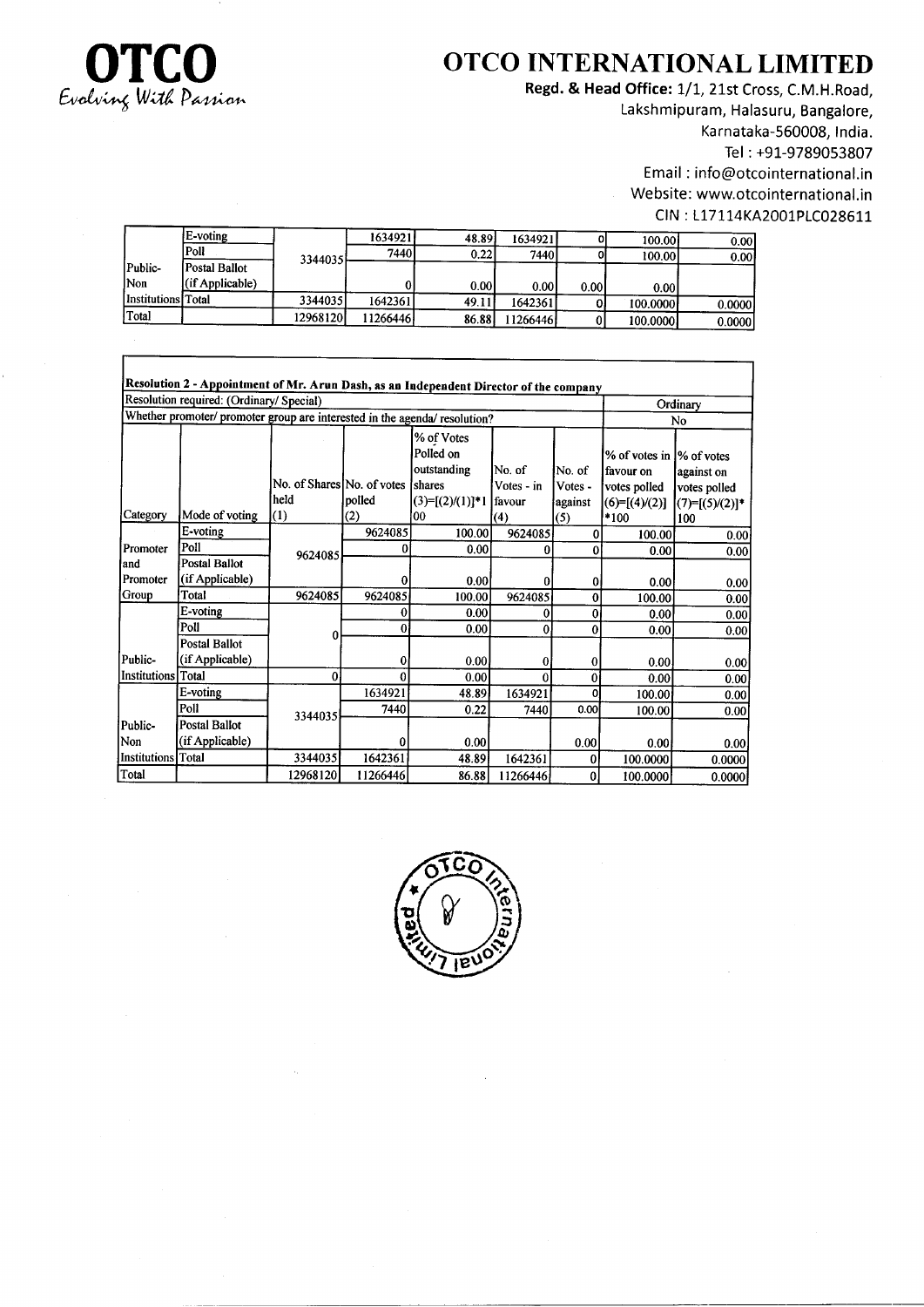

## OTCO INTERNATIONAL LIMITED

Regd. & Head Office: 1/1, 21st Cross, C.M.H.Road, Lakshmipuram, Halasuru, Bangalore, Karnataka-560008, India. Tel : +91-9789053807 Email : info@otcointernational.in Website: www.otcointernational.in CIN: L17114KA2001PLC028611

|                    | Resolution 3 - Appointment of Ms. Bagyalakshmi Tirumalai, as a Director of the company. |                                           |               |                                                                                    |                                       |                                     |                                                                                   |                                                       |
|--------------------|-----------------------------------------------------------------------------------------|-------------------------------------------|---------------|------------------------------------------------------------------------------------|---------------------------------------|-------------------------------------|-----------------------------------------------------------------------------------|-------------------------------------------------------|
|                    | Resolution required: (Ordinary/ Special)                                                |                                           |               |                                                                                    |                                       |                                     |                                                                                   | Ordinary                                              |
|                    | Whether promoter/ promoter group are interested in the agenda/ resolution?              |                                           |               | No                                                                                 |                                       |                                     |                                                                                   |                                                       |
| Category           | Mode of voting                                                                          | No. of Shares No. of votes<br>held<br>(1) | polled<br>(2) | % of Votes<br>Polled on<br>outstanding<br><b>Shares</b><br>$(3)=[(2)(1)]*1$<br>'00 | No. of<br>Votes - in<br>favour<br>(4) | No. of<br>Votes -<br>against<br>(5) | % of votes in 1% of votes<br>favour on<br>votes polled<br>$(6)=[(4)/(2)]$<br>*100 | against on<br>votes polled<br>$(7)=[(5)/(2)]*$<br>100 |
|                    | E-voting                                                                                |                                           | 9624085       | 100.00                                                                             | 9624085                               | 0                                   | 100.00                                                                            | 0.00                                                  |
| Promoter           | Poll                                                                                    | 9624085                                   | 0             | 0.00                                                                               | 0                                     | $\mathbf{0}$                        | 0.00                                                                              | 0.00                                                  |
| and                | <b>Postal Ballot</b>                                                                    |                                           |               |                                                                                    |                                       |                                     |                                                                                   |                                                       |
| Promoter           | (if Applicable)                                                                         |                                           |               | 0.001                                                                              | 0                                     | $\bf{0}$                            | 0.00                                                                              | 0.00                                                  |
| Group              | Total                                                                                   | 9624085                                   | 9624085       | 100.00                                                                             | 9624085                               | $\bf{0}$                            | 100.00                                                                            | 0.00                                                  |
|                    | E-voting                                                                                |                                           |               | 0.00                                                                               | 0                                     | 0                                   | 0.00                                                                              | 0.00 <sub>l</sub>                                     |
|                    | Poll                                                                                    | 0                                         | 0             | 0.00                                                                               | 0                                     | $\bf{0}$                            | 0.00                                                                              | 0.00                                                  |
| Public-            | Postal Ballot<br>(if Applicable)                                                        |                                           | 0             | 0.00                                                                               | 0                                     | 0                                   | 0.00                                                                              | 0.00                                                  |
| Institutions Total |                                                                                         | 0                                         | 0             | 0.00                                                                               | 0                                     | $\bf{0}$                            | 0.00                                                                              | 0.00                                                  |
|                    | E-voting                                                                                |                                           | 1634921       | 48.89                                                                              | 1634921                               | $\bf{o}$                            | 100.00                                                                            | 0.00                                                  |
|                    | Poll                                                                                    | 3344035                                   | 7440          | 0.22                                                                               | 7440                                  | 0                                   | 100.00                                                                            | 0.00                                                  |
| Public-            | <b>Postal Ballot</b>                                                                    |                                           |               |                                                                                    |                                       |                                     |                                                                                   |                                                       |
| Non                | (if Applicable)                                                                         |                                           | 0             | 0.00                                                                               | 0.00                                  | 0.00                                | 0.00                                                                              | 0.00                                                  |
| Institutions Total |                                                                                         | 3344035                                   | 1642361       | 49.11                                                                              | 1642361                               | 0                                   | 100.0000                                                                          | 0.0000                                                |
| Total              |                                                                                         | 12968120                                  | 11266446      | 86.88                                                                              | 11266446                              | 0                                   | 100.0000                                                                          | 0.00001                                               |

| Resolution 4 - 4. Appointment of Ms. Bagyalakshmi Tirumalai, as a Whole time Director of the company |                                                                            |                            |          |                         |            |                |                 |                  |
|------------------------------------------------------------------------------------------------------|----------------------------------------------------------------------------|----------------------------|----------|-------------------------|------------|----------------|-----------------|------------------|
|                                                                                                      | Resolution required: (Ordinary/ Special)<br>Ordinary                       |                            |          |                         |            |                |                 |                  |
|                                                                                                      | Whether promoter/ promoter group are interested in the agenda/ resolution? |                            | No       |                         |            |                |                 |                  |
|                                                                                                      |                                                                            |                            |          | Polled on               | No. of     | No. of         | favour on       | against on       |
|                                                                                                      |                                                                            | No. of Shares No. of votes |          | outstanding             | Votes - in | Votes -        | votes polled    | votes polled     |
|                                                                                                      |                                                                            | held                       | polled   | shares                  | favour     | against        | $(6)=[(4)/(2)]$ | $(7)=[(5)/(2)]*$ |
| Category                                                                                             | Mode of voting                                                             | (1)                        | (2)      | $(3)=[(2)(1)]$ *1 $(4)$ |            | (5)            | *100            | 100              |
| Promoter                                                                                             | E-voting                                                                   |                            | 9624085  | 100.00                  | 9624085    | $\overline{0}$ | 100.00          | 0.00             |
| land                                                                                                 | Poll                                                                       | 9624085                    | 0        | 0.00                    | 0          | 0              | 0.00            | 0.00             |
| Promoter                                                                                             | (if Applicable)                                                            |                            | 0        | 0.00                    | 0          | 0              | 0.00            | 0.00             |
| Group                                                                                                | Total                                                                      | 9624085                    | 9624085  | 100.00                  | 9624085    | 0              | 100.00          | 0.00             |
|                                                                                                      | E-voting                                                                   |                            |          | 0.00                    | 0          | 0              | 0.00            | 0.00             |
|                                                                                                      | Poll                                                                       | 0                          | 0        | 0.001                   | 0          | 0              | 0.00            | 0.00             |
| Public-                                                                                              | (if Applicable)                                                            |                            | 0        | 0.00                    | 0          | 0              | 0.00            | 0.00             |
| Institutions Total                                                                                   |                                                                            | 0                          | 0        | 0.001                   | 0          | 0              | 0.00            |                  |
|                                                                                                      | E-voting                                                                   |                            | 1634921  | 48.89                   | 1634921    | O.             | 100.00          | 0.00             |
| Public-                                                                                              | Poll                                                                       | 3344035                    | 7440     | 0.22                    | 7440       | 0              | 100.00          | 0.00             |
| Non                                                                                                  | (if Applicable)                                                            |                            |          | 0.00                    | 0.001      | 0.00           | 0.00            | 0.00             |
| Institutions   Total                                                                                 |                                                                            | 3344035                    | 1642361  | 49.11                   | 1642361    | 0              | 100.0000        | 0.0000           |
| Total                                                                                                |                                                                            | 129681201                  | 11266446 | 86.88                   | 11266446   | 0              | 100.0000        | 0.0000           |

| Resolution 5 - Re-appointment of Mr. Subrahmaniya Sivam Ramamurthy, as an Independent Director of the company |         |
|---------------------------------------------------------------------------------------------------------------|---------|
| Resolution required: (Ordinary/Special)                                                                       | Special |
| Whether promoter/ promoter group are interested in the agenda/ resolution?                                    | N٥      |

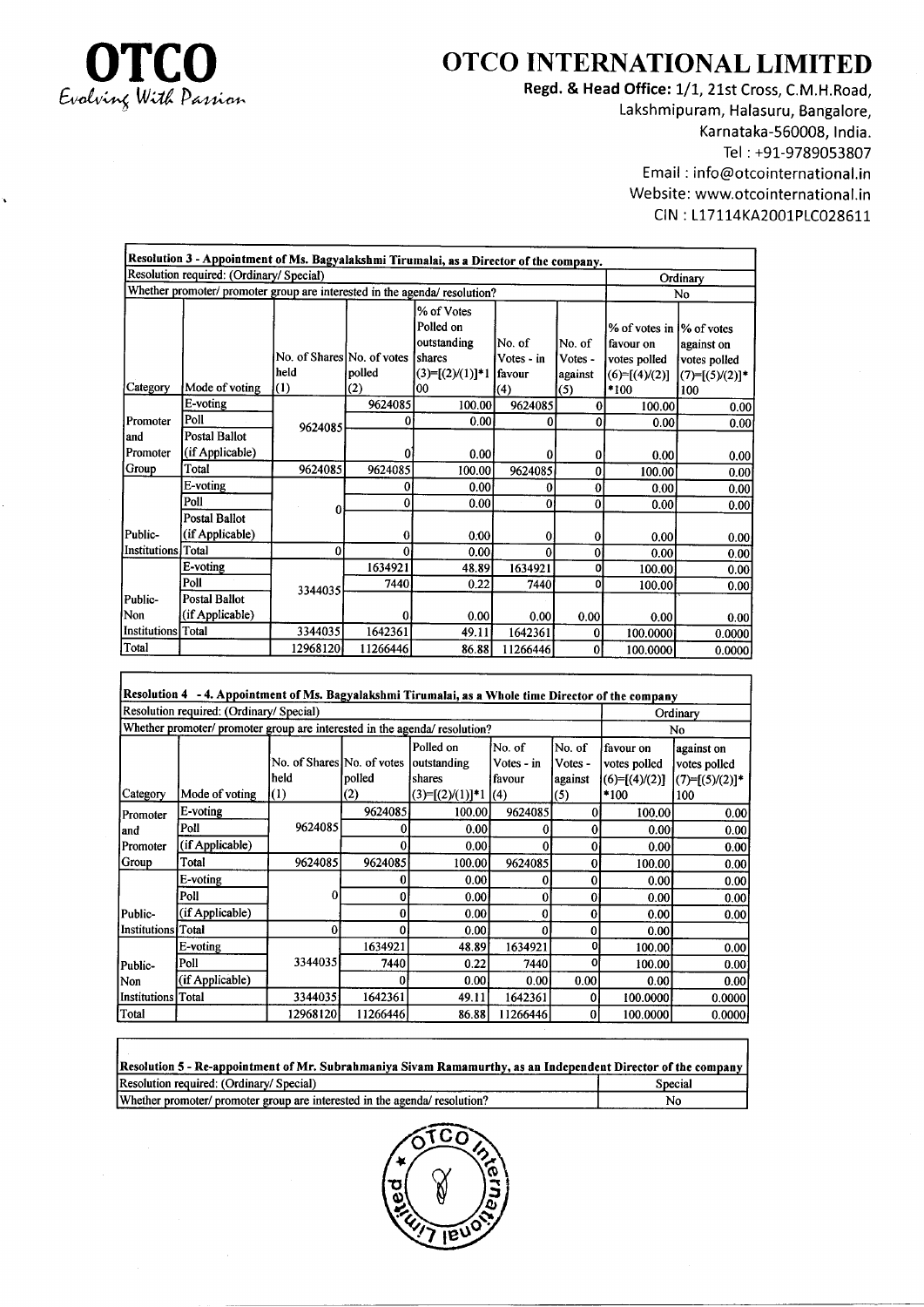

# TCO OTCO INTERNATIONAL LIMITED

Regd. & Head Office: 1/1, 21st Cross, C.M.H.Road, Lakshmipuram, Halasuru, Bangalore, Karnataka-560008, India. Tel : +91-9789053807 Email : info@otcointernational.in Website: www.otcointernational.in CIN: L17114KA2001PLC028611

|                      |                 | No. of Shares No. of votes<br>held | polled            | Polled on<br>outstanding<br>shares | No. of<br>$Votes - in$<br>favour | No. of<br>Votes -<br>against | favour on<br>votes polled<br>$(6)=[(4)(2)]$ | against on<br>votes polled<br>$(7)=[(5)(2)]^*$ |
|----------------------|-----------------|------------------------------------|-------------------|------------------------------------|----------------------------------|------------------------------|---------------------------------------------|------------------------------------------------|
| Category             | Mode of voting  | $\vert(1)$                         | $\left( 2\right)$ | $(3)=[(2)/(1)]+1$ (4)              |                                  | (5)                          | *100                                        | 100                                            |
| Promoter             | E-voting        |                                    | 9624085           | 100.00                             | 9624085                          | 0                            | 100.00                                      | 0.00                                           |
| land                 | Poll            | 9624085                            | 0                 | 0.001                              | 0                                | 0                            | 0.00                                        | 0.00                                           |
| Promoter             | (if Applicable) |                                    |                   | 0.00                               | 0                                | 0                            | 0.001                                       | 0.00                                           |
| Group                | Total           | 9624085                            | 9624085           | 100.00                             | 9624085                          | 0                            | 100.00                                      | 0.00                                           |
|                      | E-voting        |                                    |                   | 0.00                               | 0                                | 0                            | 0.00                                        | 0.00                                           |
|                      | Poll            | 0                                  | 0                 | 0.001                              | 0                                | $\bf{0}$                     | 0.00                                        | 0.00                                           |
| Public-              | (if Applicable) |                                    |                   | 0.001                              | 0                                | 0                            | 0.00                                        | 0.00                                           |
| Institutions   Total |                 |                                    |                   | 0.00                               |                                  | 0                            | 0.00                                        | 0.00                                           |
|                      | E-voting        |                                    | 1634921           | 48.89                              | 1634921                          | o                            | 100.00                                      | 0.00                                           |
| Public-              | Poll            | 3344035                            | 7440              | 0.22                               | 74401                            | 0                            | 100.00                                      | 0.00                                           |
| Non                  | (if Applicable) |                                    |                   | 0.00                               | 0.001                            | 0.00                         | 0.00                                        | 0.00                                           |
| Institutions Total   |                 | 3344035                            | 1642361           | 49.11                              | 1642361                          | $\bf{0}$                     | 100.0000                                    | 0.0000                                         |
| Total                |                 | 12968120                           | 11266446          | 86.88                              | 11266446                         | 0                            | 100.0000                                    | 0.0000                                         |

Resolution 6 - Consider and determine the fees for delivery of any document through a particular modc of delivery to a member

| Resolution required: (Ordinary/ Special) |                                                                            |                            |          |                             |            |         |                 | Ordinary         |  |
|------------------------------------------|----------------------------------------------------------------------------|----------------------------|----------|-----------------------------|------------|---------|-----------------|------------------|--|
|                                          | Whether promoter/ promoter group are interested in the agenda/ resolution? | No                         |          |                             |            |         |                 |                  |  |
|                                          |                                                                            |                            |          | Polled on                   |            |         | % of votes in   | % of votes       |  |
|                                          |                                                                            |                            |          | outstanding                 | No. of     | No. of  | favour on       | against on       |  |
|                                          |                                                                            | No. of Shares No. of votes |          | Ishares                     | Votes - in | Votes - | votes polled    | votes polled     |  |
|                                          |                                                                            | held                       | polled   | $(3)=[(2)/(1)]$ *1   favour |            | against | $(6)=[(4)/(2)]$ | $(7)=[(5)/(2)]*$ |  |
| Category                                 | Mode of voting                                                             | $\vert(1)$                 | (2)      | 00                          | (4)        | (5)     | *100            | 100              |  |
| Promoter                                 | E-voting                                                                   |                            | 9624085  | 100.00                      | 9624085    | 0       | 100.00          | 0.00             |  |
| and                                      | Poll                                                                       | 9624085                    | 0        | 0.001                       |            | 0       | 0.00            | 0.00             |  |
| Promoter                                 | (if Applicable)                                                            |                            |          | 0.00                        | 0          | 0       | 0.00            | 0.00             |  |
| Group                                    | Total                                                                      | 9624085                    | 9624085  | 100.00                      | 9624085    | 0       | 100.00          | 0.00             |  |
|                                          | E-voting                                                                   |                            | 0        | 0.00                        | 0          | 0       | 0.00            | 0.00             |  |
|                                          | Poll                                                                       | 0                          | 0        | 0.001                       | 0          | 0       | 0.00            | 0.00             |  |
| Public-                                  | (if Applicable)                                                            |                            | 0        | 0.00                        | 0          | 0       | 0.00            | 0.00             |  |
| Institutions Total                       |                                                                            |                            | 0        | 0.00                        | 0          | 0       | 0.00            | 0.00             |  |
|                                          | E-voting                                                                   |                            | 1634921  | 48.89                       | 1634921    | O       | 100.00          | 0.00             |  |
| Public-                                  | Poll                                                                       | 3344035                    | 7440     | 0.22                        | 7440       | o       | 100.00          | 0.00             |  |
| Non                                      | (if Applicable)                                                            |                            |          | 0.00                        | 0.00       | 0.00    | 0.00            | 0.00             |  |
| Institutions Total                       |                                                                            | 3344035                    | 1642361  | 49.11                       | 1642361    | 0       | 100.0000        | 0.0000           |  |
| Total                                    |                                                                            | 129681201                  | 11266446 | 86.88                       | 11266446   | 0       | 100.0000        | 0.0000           |  |

As per the Scrutinizer's Report on e-voting and Poll on item No.l to Item No.6 of the Notice of 37th Annual General Meeting, all resolutions are passed with requisite majority.

Percentage rounded off in scrutinizers report.

For OTCO INTERNATIONAL LIMITED

Deepah humar Dash

Deepak Kumar Dash Company Secretary and Compliance Oflicer

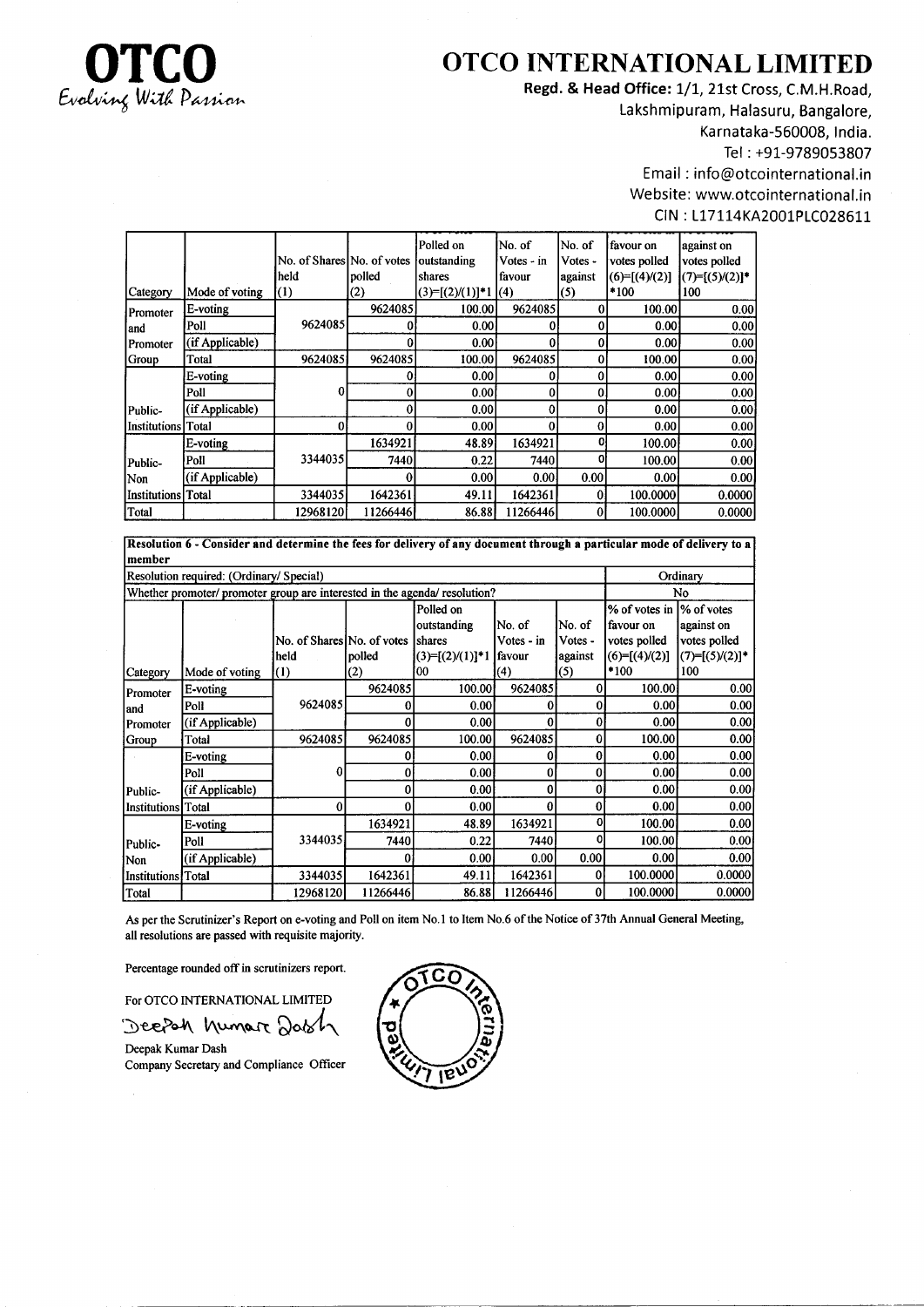



#### Form No. MGT-13

#### **Report of Scrutinizer**

[Pursuant to sections 108 &109 of the Companies Act, 2013 and rule 20 & 21 of the Companies (Management and Administration) Rules, 2014 as amended up to date]

Date: -22.09.2018

T<sub>O</sub>

The Chairman,

of the 37th Annual General Meeting of the Equity Shareholders of M/S. OTCO INTERNATIONAL LIMITED, held on 22nd September, 2018 at 10.45 A.M. at MEWS Ladies Club, No.37, BHOOMA, 17th Cross, 4th & 6th Main, Malleswaram, Bengaluru -560 055, Karnataka.

Sub: • Voting at Annual General Meeting - Ordinary & special resolution(s) under different provisions of the Companies Act, 2013 read with Rules made there under-Voting through electronic means in terms of sections 108 &109 of the Companies Act, 2013 read with rule 20 & 21 of the Companies (Management and Administration) Rules, 2014 as amended till date.

Dear Sir.

I, Rajesh Kumar Agrawal, Proprietor of M/s. Rajesh Agrawal & Associates, Practicing Company Secretaries, having office at No. 8, 3rd Floor, Sri Varu Towers, Green Glen Layout, Bellandur, Bangalore - 560103 appointed as Scrutinizer on 27<sup>th</sup> July, 2018 for the purpose of voting through remote e-voting and ballot, at the Annual General Meeting of the Company, OTCO INTERNATIONAL LIMITED, held on 22nd September, 2018 at MEWS Ladies Club, No.37, BHOOMA, 17th Cross, 4th & 6th Main, Malleswaram, Bengaluru - 560 055, Karnataka at 10.45 A.M. On the below mentioned resolutions, we hereby submit our report as under:

Pursuant to Section 101, 108 of the Act and Rule 20 of the Companies  $\mathbf{a}$ (Management & Administration) Rules, 2014, as amended upto date, the notice convening the meeting including Statement under Section 102 of the Act have been despatched to all the members of the Company through electronic means (wherever email id were available) on 22<sup>nd</sup> August 2018, and to the other shareholders by registered post on the 20<sup>th</sup> August, 2018, the Notice convening was also placed on the website of the Company. The members of the Company were given an option to vote electronically on e-voting platform, provided by the Central Depository Services (India) limited (CDSL).

Page 1 of 4

Floor, Sri Varu Towers, Green Glen Layout, Bellandur, Bangalore - 560103, Ph: +91-80-41102132 @csrajeshag.com, www.csrajeshag.com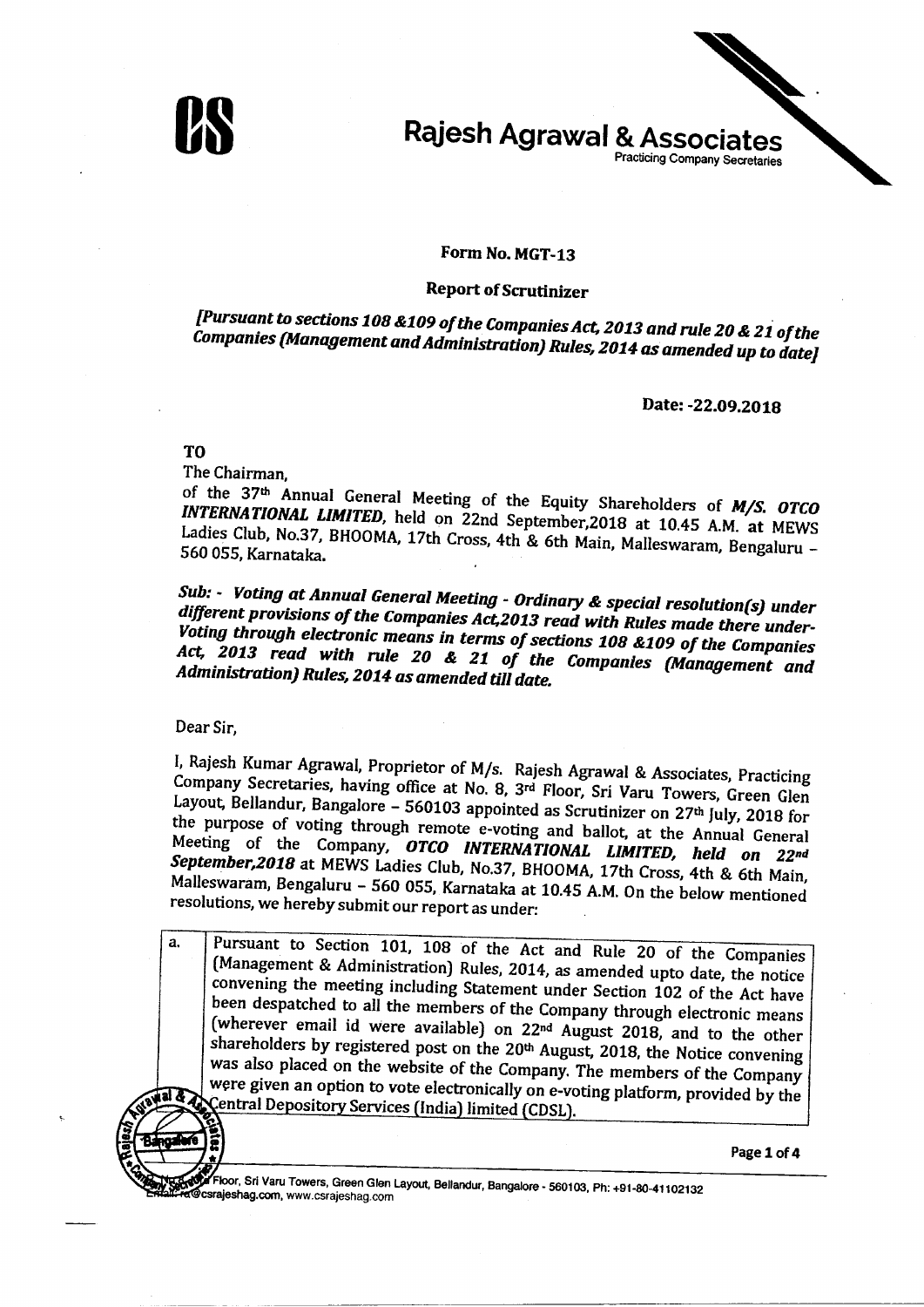| $\mathbf{b}$ . |                                                                                  |
|----------------|----------------------------------------------------------------------------------|
|                | The Public Advertisement with respect to dispatch of notice and conducting of    |
|                | voting through electronic means was published in an English newspaper            |
|                | "Financial Express" of wide circulation on 24.08.2018 and a vernacular news      |
|                | Letter" Kannada-Vartha Bharthi" on the same date.                                |
|                |                                                                                  |
| $C_{\bullet}$  | The remote e-voting period commenced on September 19, 2018 at 09:00 A.M. and     |
|                | ended on the close of September 21, 2018 at 05:00 P.M.                           |
|                |                                                                                  |
| d.             | The Members holding shares as on September 14, 2018, "cut-off date", were        |
|                | entitled to vote on the resolutions stated in the notice of the 37th AGM. There  |
|                | were 844 members on cut off date.                                                |
| $\mathbf{e}$ . |                                                                                  |
|                | Accordingly, the electronic votes cast were taken into account and at the end of |
|                | this voting period, on September 21, 2018 at 05:00 P.M, the CDSL portal was      |
|                | blocked for voting.                                                              |
| f.             |                                                                                  |
|                | The List of shareholders who cast their votes through remote e-voting were       |
|                | unblocked in the presence of two witnesses on September 22, 2018.                |

At the Annual general meeting held at the scheduled time, date and venue, the Chairman announced a poll through ballot taking into account the provisions of law as well as the Companies (Management & Administration) Rules, 2014 as amended till date by the Ministry of Corporate Affairs.

The polling papers in Form MGT -12 as per Companies (Management & Administration) Rules, 2014 were distributed to the shareholders present. The shareholders cast their votes in the ballot box kept at convenient place in the Venue.

- 1. At the time fixed for closing of the poll by the Chairman, the ballot box kept for polling was locked in our presence with due identification marks placed by us.<br>2. The locked ballot box were subsequently opened in our
- were diligently scrutinized. The poll papers were reconciled with the records maintained by the Company and the authorizations/proxies lodged with the company.
- 3. The poll papers which were incomplete and/or which were otherwise found defective have been treated as invalid.

The resolutions for which this Annual General Meeting of the shareholders was held were as follows;

| SL. | <b>Resolutions</b>                                                                                                                                                                     | <b>Nature</b><br>оf |
|-----|----------------------------------------------------------------------------------------------------------------------------------------------------------------------------------------|---------------------|
| No. |                                                                                                                                                                                        | resolutions         |
| 1.  | To receive, consider and adopt the audited financial statements<br>for the financial year ended 31 <sup>st</sup> March, 2018 and the Reports of<br>the directors and auditors thereon. | Ordinary            |
| 2.  | To consider appointment of Mr. Arun Dash, as an Independent<br>Director of the company.                                                                                                | Ordinary            |
| 3.  | To consider appointment of Ms. Bagyalakshmi Tirumalai, as a<br>Director of the company.                                                                                                | Ordinary            |
| 4.  | To consider appointment of Ms. BagyalakshmiTirumalai, as Whole<br>time Director of the company.                                                                                        | Ordinary            |
|     | To<br>consider re-appointment of Mr.<br>Subrahmaniya<br><b>Sivam</b><br><b>Jail &amp; Asset</b>                                                                                        | Special             |

 $\mathcal{P}_\mathcal{F}$ ,

t

Page2 of 4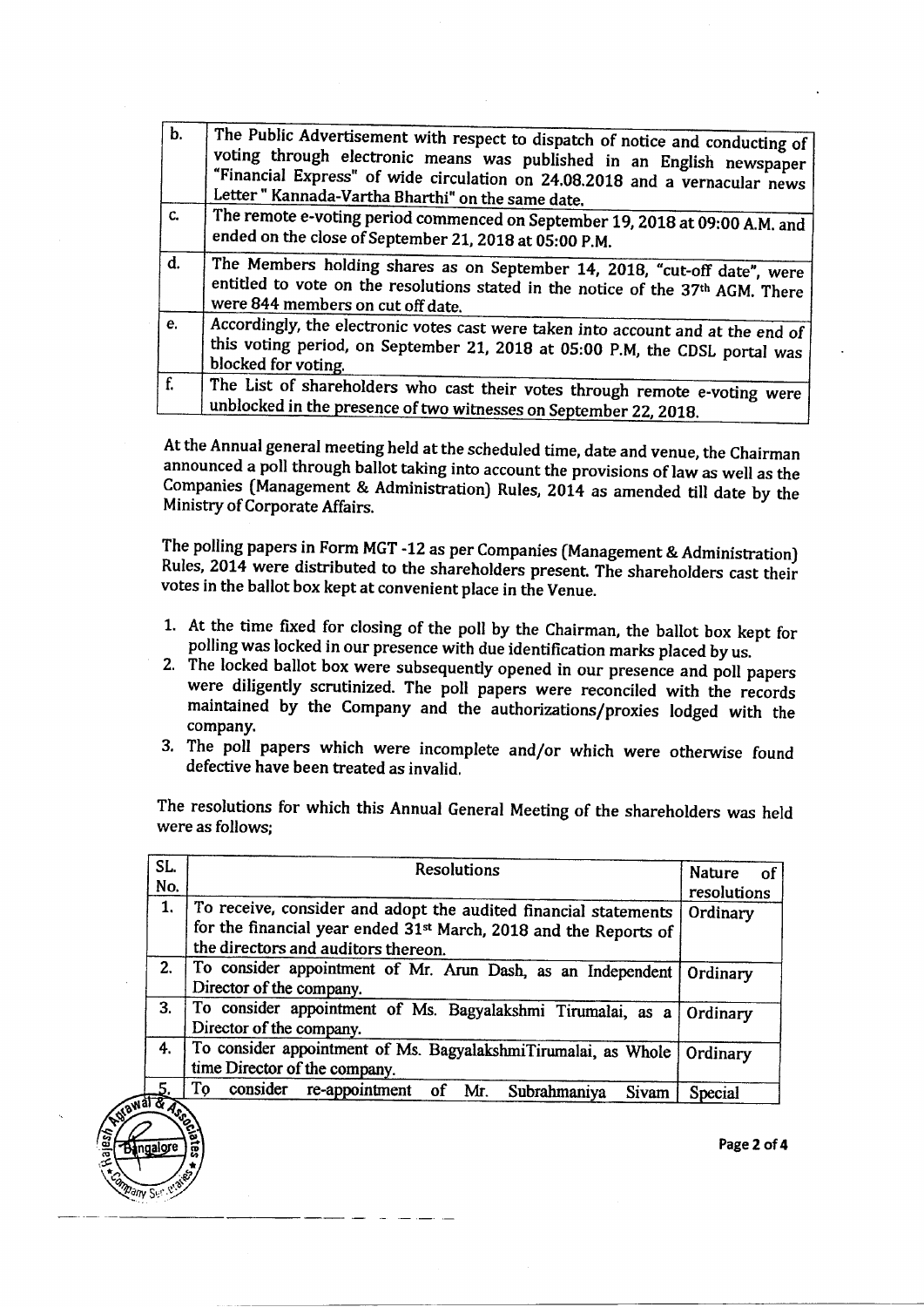| Ramamurthy, as an Independent Director of the Company.                        |  |  |  |  |  |
|-------------------------------------------------------------------------------|--|--|--|--|--|
| 6. To consider and determine the fees for delivery of any document   Ordinary |  |  |  |  |  |
| I through a particular mode of delivery to a member.                          |  |  |  |  |  |

On the conclusion of the Annual General Meeting the votes cast through remote evoting was unblocked and were available for viewing by the under signed. The votes cast through ballot in the venue of annual general meeting were duly considered after ignoring duplicates votes cast, if any, pursuant to the existing rules.

A register has been maintained electronically to record the assent or dissent, received, mentioning the particulars of name, address, folio number or client ID of the shareholders, number of shares held by them, nominal value of such shares. As there were no shares with differential voting rights, the question of maintaining the list of shares with differential voting rights did not arise.

The results of the remote e-voting by electronic means and ballot voting are as follows:

The details of the number of members present and voting in person or by proxy and the valid / invalid votes in respect of each of the resolutions are given below.

| <b>Resolutions</b><br>Sl. No. | Number of members who cast their<br>votes either by e-voting/poll in the<br>AGM. |         | Number of<br>valid Votes. | Number of<br>invalid votes |
|-------------------------------|----------------------------------------------------------------------------------|---------|---------------------------|----------------------------|
|                               | Assent                                                                           | Dissent |                           |                            |
|                               | 34                                                                               |         | 11266446                  |                            |
| 2.                            | 34                                                                               |         | 11266446                  |                            |
| 3.                            | 34                                                                               |         | 11266446                  |                            |
| 4.                            | 34                                                                               |         | 11266446                  |                            |
| 5.                            | 34                                                                               |         | 11266446                  |                            |
| 6.                            | 34                                                                               |         | 11266446                  |                            |

The summary of the results in terms of the Number of votes cast for and against out of the total valid votes is given below.

|                                   |                                      |                                                                       | E voting & Poll                                 |                   |                       |                                              |
|-----------------------------------|--------------------------------------|-----------------------------------------------------------------------|-------------------------------------------------|-------------------|-----------------------|----------------------------------------------|
| Resol<br>ution<br>SI.<br>s<br>No. | No of Votes<br>in<br>Cast.<br>Favour | of <sub>1</sub><br><b>No</b><br><b>Votes</b><br>Cast<br>in<br>Against | Total<br><b>Number</b><br>valid<br>of<br>Votes. | Asse<br>nt<br>(%) | <b>Dissent</b><br>(%) | Passed with requisite<br>majority/Not Passed |
| $\mathbf{1}$                      | 11266446                             | $\bf{0}$                                                              | 11266446                                        | 100               | $\bf{0}$              | Passed as an Ordinary<br>resolution          |
| 2.                                | 11266446                             | $\Omega$                                                              | 11266446                                        | 100               | 0                     | Passed as an Ordinary<br>resolution.         |
| 3.                                | 11266446                             | $\bf{0}$                                                              | 11266446                                        | 100               | $\bf{0}$              | Passed as an Ordinary<br>resolution.         |
| 4.                                | 11266446                             | $\bf{0}$                                                              | 11266446                                        | 100               | $\bf{0}$              | Passed as an Ordinary<br>resolution.         |
| <b>BASK</b>                       | 11266446                             | $\Omega$                                                              | 11266446                                        | 100               | 0                     | special<br>Passed as<br>a                    |



Page 3 of 4